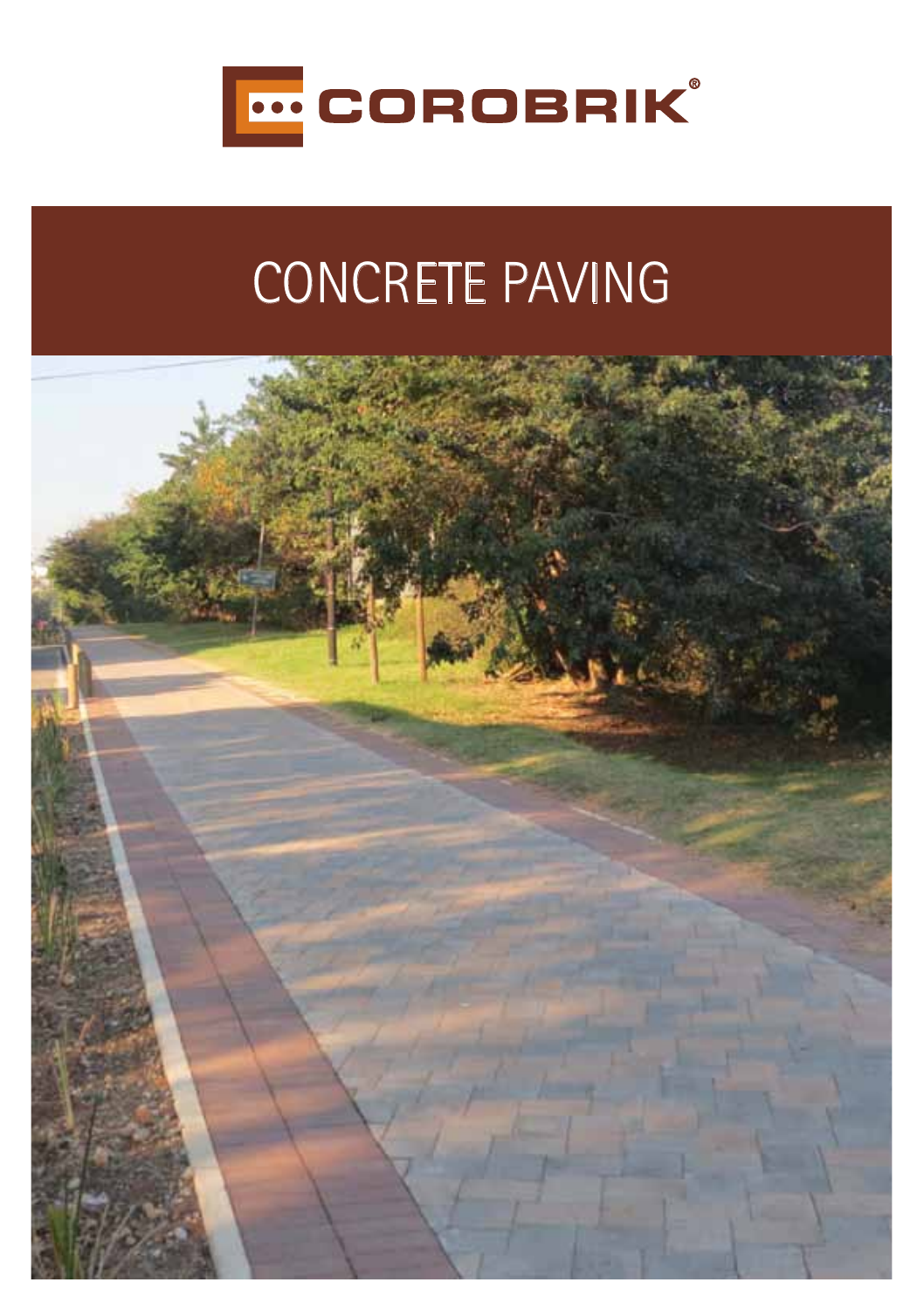

## CONCRETE PAVING

Corobrik has a wide range of concrete paving products available. These products feature a multitude of shapes, colours and sizes enabling creative patterns to be designed and laid with confidence.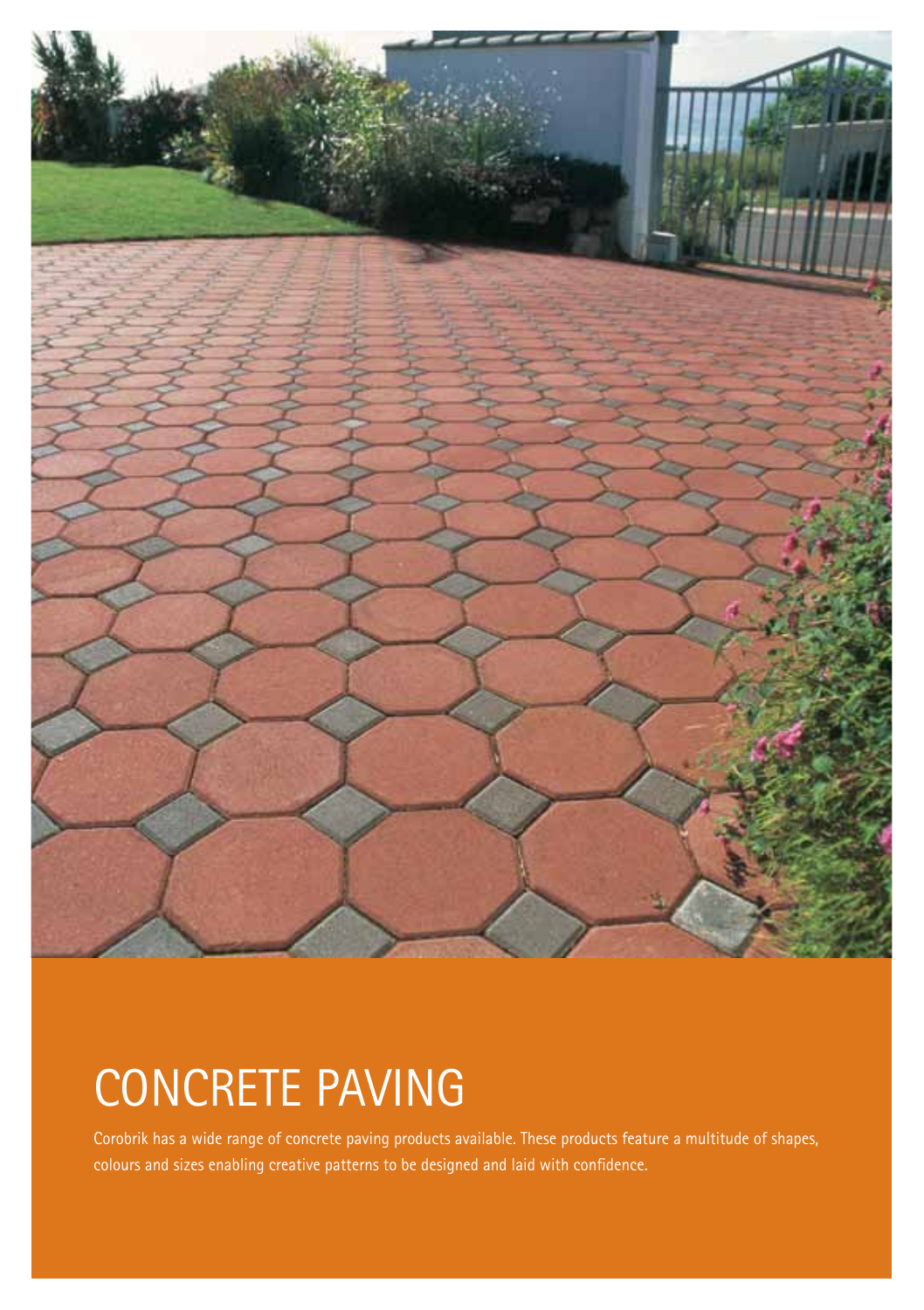

EASICOBBLE



**EASICOBBLE APRICOT/CHARCOAL S-C** 200 x 100 x 60mm



**COROSTONE APRICOT S-C** 200 x 100 x 50/60mm



**COROSTONE RED S-C** 200 x 100 x 50/60mm



**COROSTONE MULTIBLEND S-C** 200 x 100 x 50/60mm



**COROSTONE CHARCOAL S-C** 200 x 100 x 50/60mm



**COROLOCK GREY S-A** 200 x 100 x 60/80mm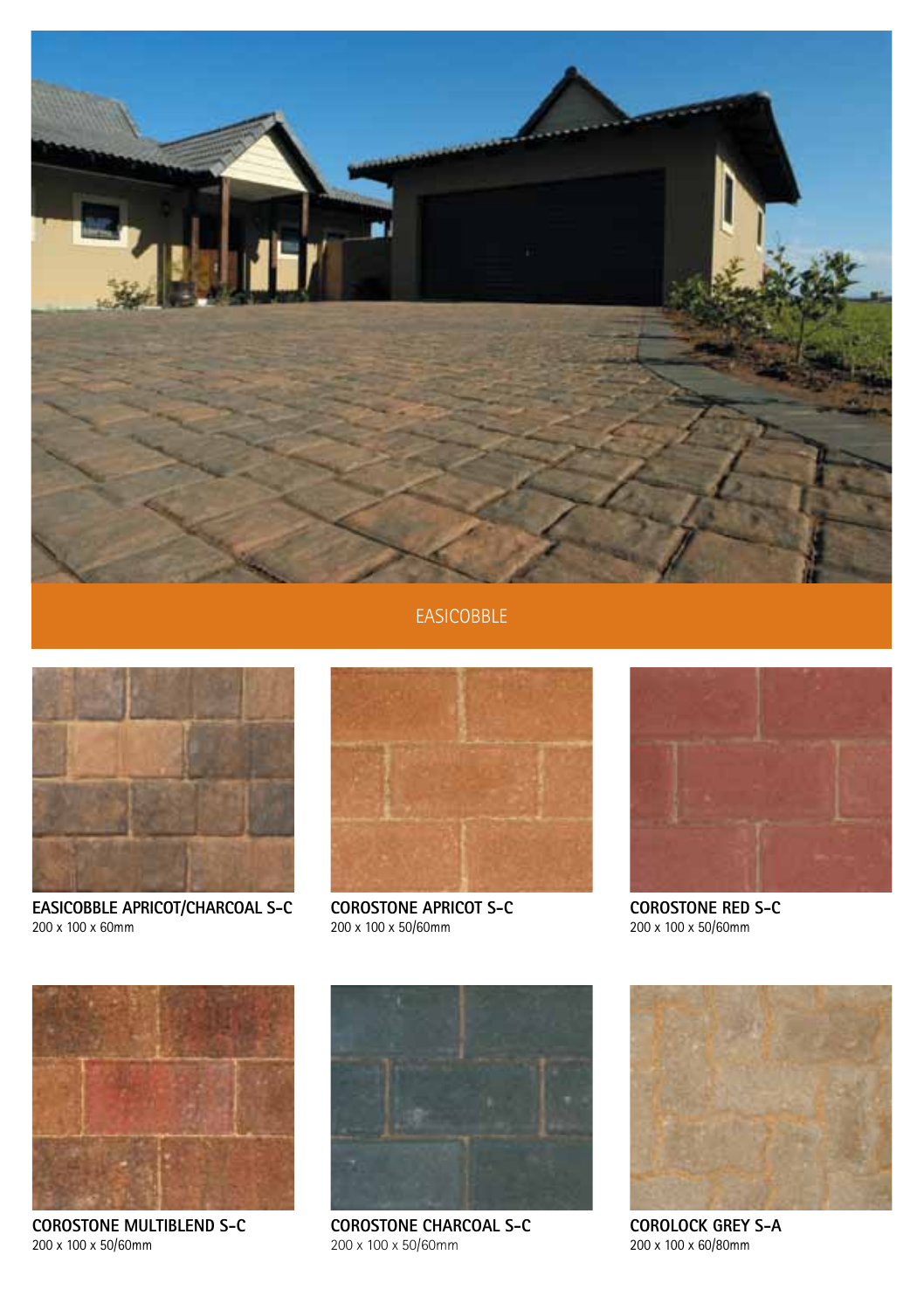

## COROPLAZA APRICOT/CHARCOAL



**COROLOCK MULTIBLEND S-A** 200 x 100 x 60/80mm



**COROLOCK CHARCOAL S-A** 200 x 100 x 60/80mm



**COROLINK MULTIBLEND S-B** 230 x 140 x 60/80mm



**COROPLAZA APRICOT/CHARCOAL S-C** 200 x 150 x 50mm



**ROMAPAVE RED S-C** Red Octagonal Paver: 220 x 220 x 60mm Romapave Charcoal S-C Square Paver: 90 x 90 x 60mm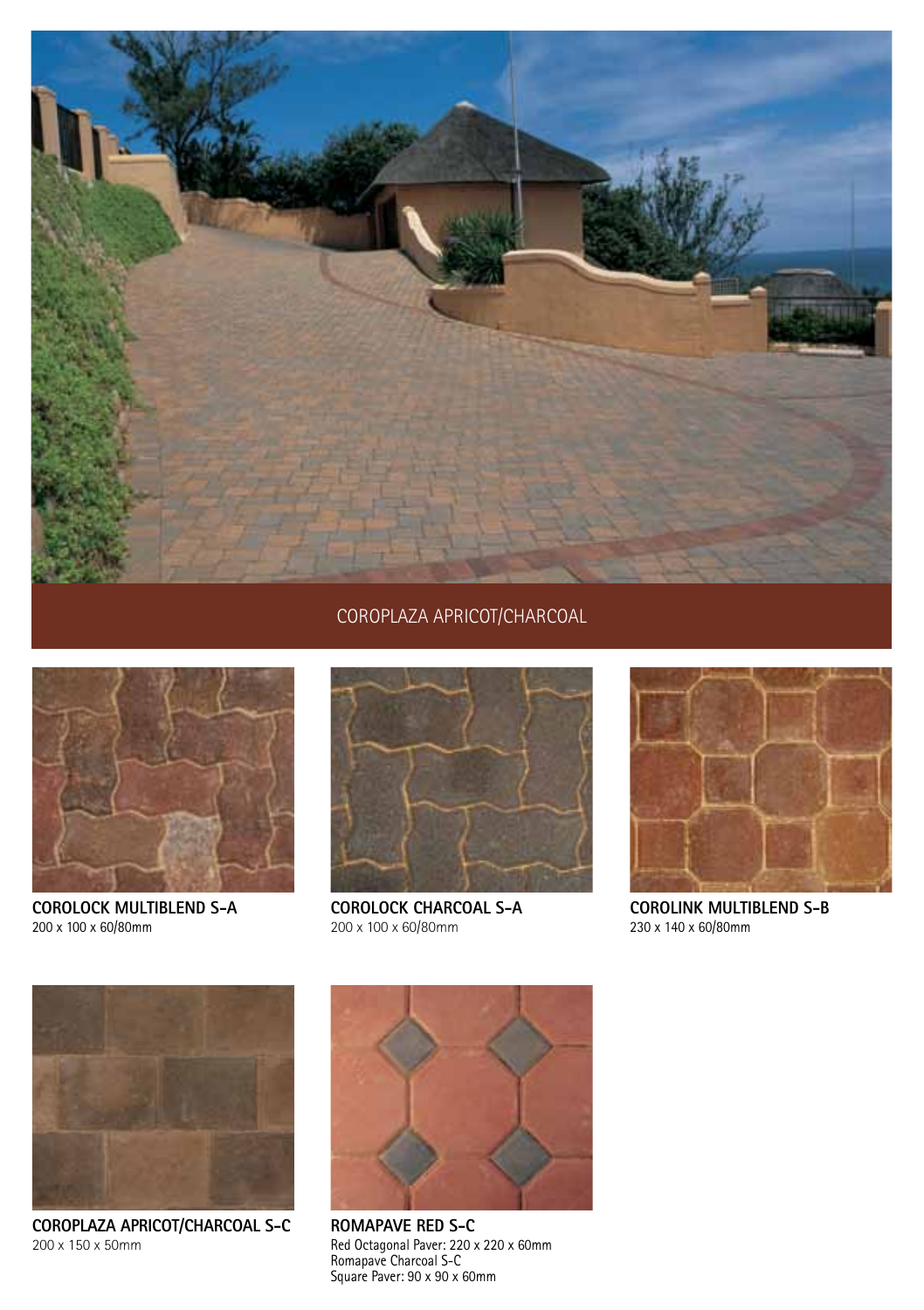

## COBBLES AND FLAGSTONES

Corobrik supply a wide range of concrete Cobbles and Flagstones which are easy to maintain, aesthetically pleasing and long lasting. Corobrik Cobbles and Flagstones are designed for both domestic and commercial applications, from driveways to courtyards and pool surrounds.



**COROCOBBLE NATURAL GREY S-C** 110 x 110 x 50/65mm



**COROCOBBLE SAHARA S-C** 110 x 110 x 50/65mm



**COROCOBBLE SERENGETI S-C** 110 x 110 x 50/65mm



**COROCOBBLE CHARCOAL S-C** 110 x 110 x 50/65mm



**COROCOBBLE NATURAL GREY S-C** 150 x 150 x 65mm



**COROCOBBLE SAHARA S-C** 150 x 150 x 65mm